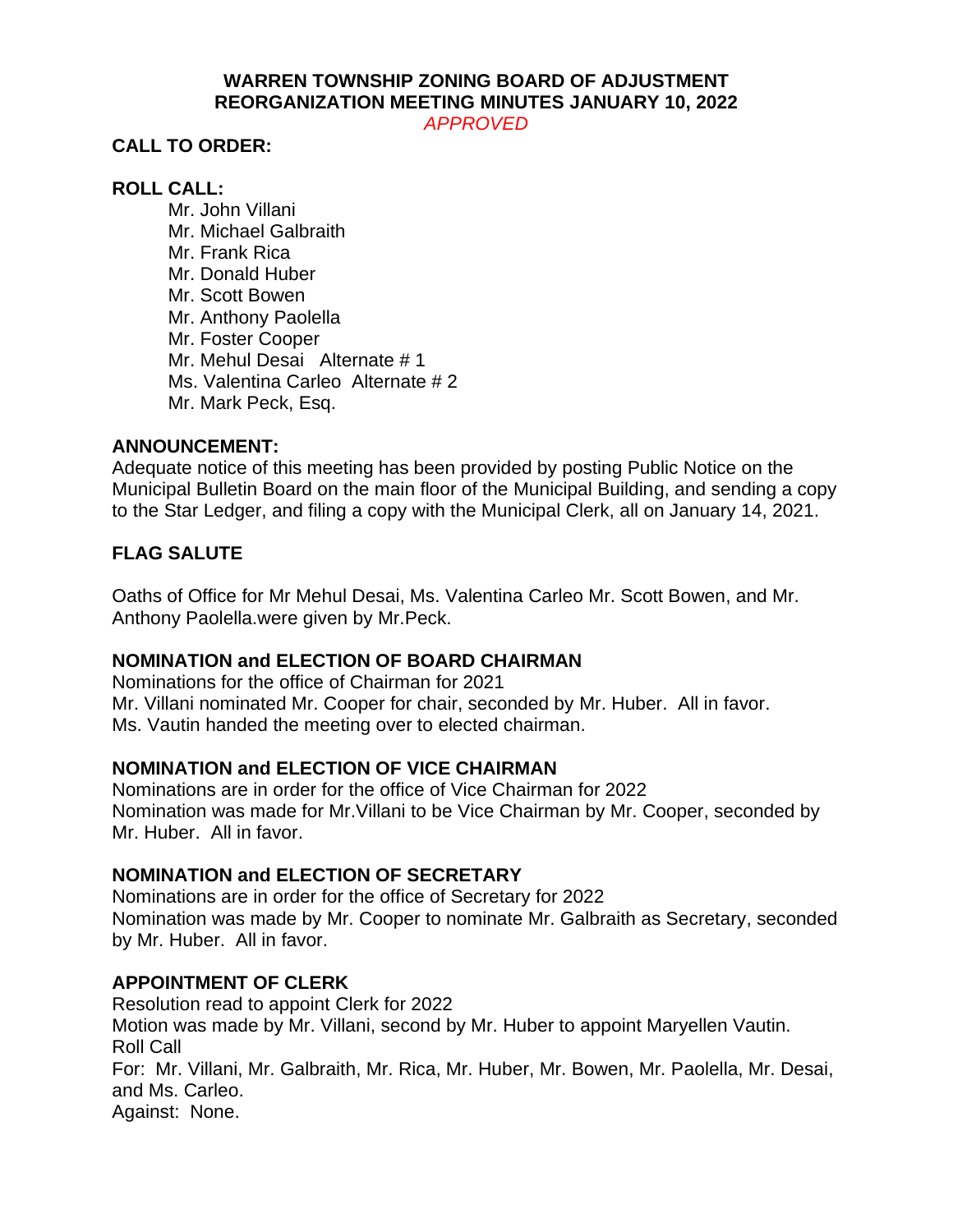## **BOARD OF ADJUSTMENT REORGANIZATION MEETING MINUTES January 10, 2022 Page 2**

## **APPOINTMENT OF CHAIRMAN OF SITE PLAN & SUBDIVISION REVIEW COMMITTEE AS WELL AS REPRESENTATIVE FOR TECHNICAL COORDINATING COMMITTEE**

Nominations for TCC Representative for 2022 Motion was made by Mr. Cooper, seconded by Mr. Huber to nominate Mr. Rica. Roll Call For**:** Mr. Villani, Mr. Galbraith, Mr. Rica, Mr. Huber, Mr. Bowen, Mr. Paolella, Mr. Desai, and Ms. Carleo. Against: None.

## **MEMORIALIZATION OF RESOLUTIONS:**

## **APPOINTMENT OF BOARD OF ADJUSTMENT ENGINEER**

Resolution to appoint Christian Kastrud as Board of Adjustment Engineer for 2022 Motion was made by M. Bowen, seconded by Mr. Rica to appoint Christian M. Kastrud as Board Engineer. Roll Call

For: Mr. Villani, Mr. Galbraith, Mr. Rica, Mr. Huber, Mr. Bowen, Mr. Paolella, Mr. Desai, and Ms. Carleo.

Against: None.

## **AWARD OF CONTRACT AND APPOINTMENT OF ATTORNEY**

Resolution read to appoint the Attorney for 2022

Motion was made by Mr. Villani, seconded by Mr. Bowen to appoint Mr. Mark Peck as attorney to the Board of Adjustment as set forth in the written resolution.

Mr. Peck said he worked for the township about twenty years ago and has been in other towns. He is happy to be back and welcomes any questions the board members might have on applications. Mr. Steve Warner, who has been the board attorney for many years, supports the appointment of Mr. Peck. The board welcomes him.

A motion was made by Mr. Villani, seconded by Mr. Bowen to appoint Mr. Peck Roll Call

For: Mr. Villani, Mr. Galbraith, Mr. Rica, Mr. Huber, Mr. Bowen, Mr. Paolella, Mr. Desai, and Ms. Carleo.

Against: None.

## **APPOINTMENT OF BOARD OF ADJUSTMENT PLANNER**

Resolution read to appoint the PLANNER for 2022, Mr. John T. Chadwick, IV Motion was made by Mr. Huber, seconded by Mr. Rica.

Roll Call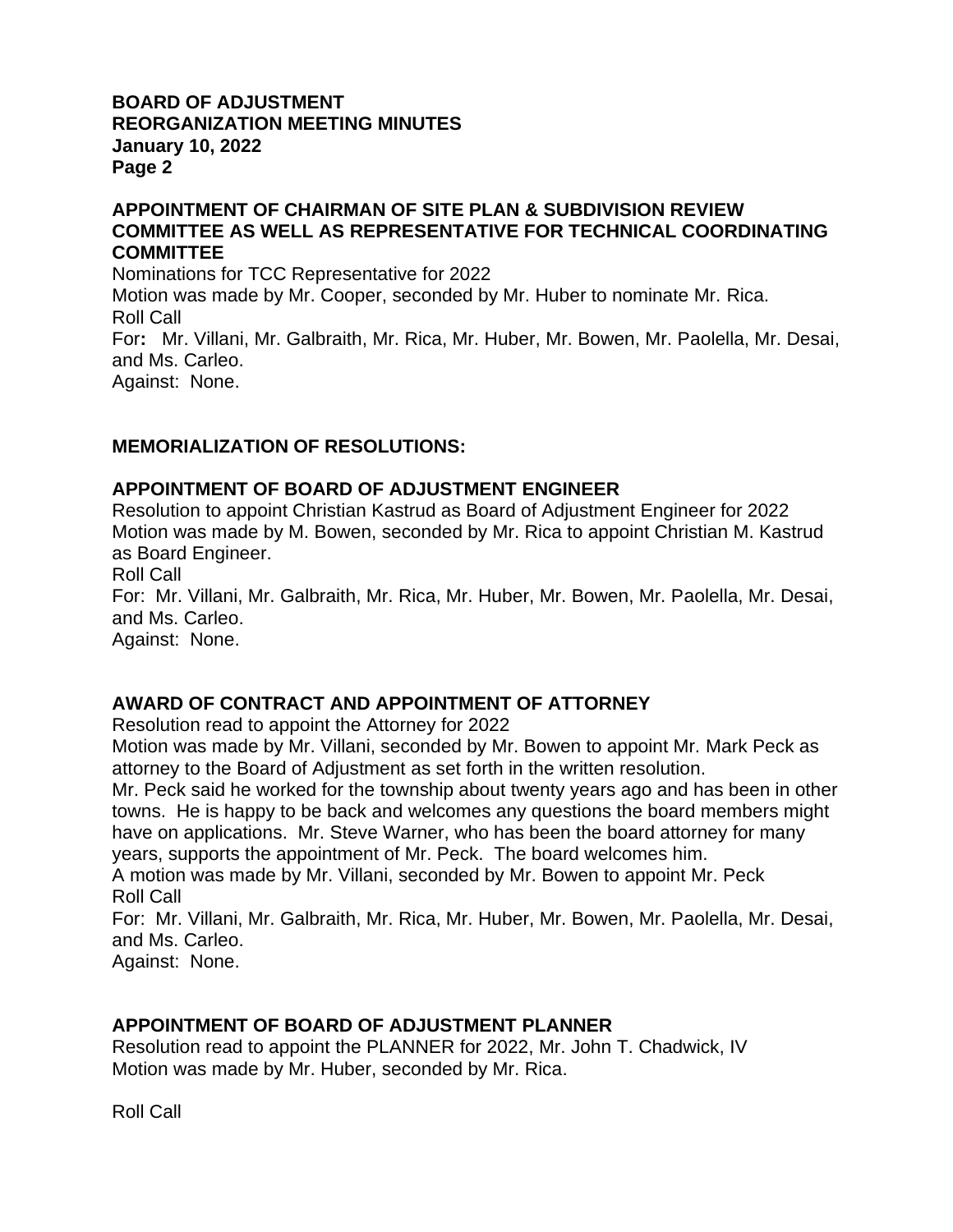### **BOARD OF ADJUSTMENT REORGANIZATION MEETING MINUTES January 10, 2022 Page 3**

For: Mr. Villani, Mr. Galbraith, Mr. Rica, Mr. Huber, Mr. Bowen, Mr. Paolella, Mr. Desai, and Ms. Carleo. Against: None. l

## **RESOLUTION TO ESTABLISHMENT OF MEETING DATES:**

The following meeting dates are proposed:

| January 10, 2022   | Monday 7:00 p.m  |
|--------------------|------------------|
| February 7, 2022   | Monday 7:00 p.m. |
| March 7, 2022      | Monday 7:00 p.m. |
| April 4, 2022      | Monday 7:00 p.m. |
| May 2, 2022        | Monday 7:00 p.m. |
| June 6, 2022       | Monday 7:00 p.m. |
| July 18, 2022      | Monday 7:00 p.m. |
| August 1, 2022     | Monday 7:00 p.m. |
| September 19, 2022 | Monday 7:00 p.m. |
| October 3, 2022    | Monday 7:00 p.m. |
| November 7, 2022   | Monday 7:00 p.m. |
| December 5,2022    | Monday 7:00 p.m. |

#### **REORGANIZATION MEETING JANUARY 9, 2023**

Motion was made by Mr. Huber, seconded by Mr. Rica to adopt the resolution with the meeting dates.

Roll Call

For: Mr. Villani, Mr. Galbraith, Mr. Rica, Mr. Huber, Mr. Bowen, Mr. Paolella, Mr. Desai, and Ms. Carleo.

Against: None.

All meetings will take place on Mondays unless otherwise designated. Meetings will be held at the Warren Township Municipal Meetings and Facilities room at 44 Mountain Blvd. unless otherwise noticed. The Board will be called to order at 7:00 p.m. unless otherwise noticed.

### **ADOPTION OF THE RULES OF ORDER**

Motion was made by Mr. Huber, seconded by Ms.Carleo.

Roll Call For: Mr. Villani, Mr. Galbraith, Mr. Rica, Mr. Huber, Mr. Bowen, Mr. Paolella, Mr. Desai, and Ms. Carleo. Against: None.

### **Close Reorganization portion of the meeting.**